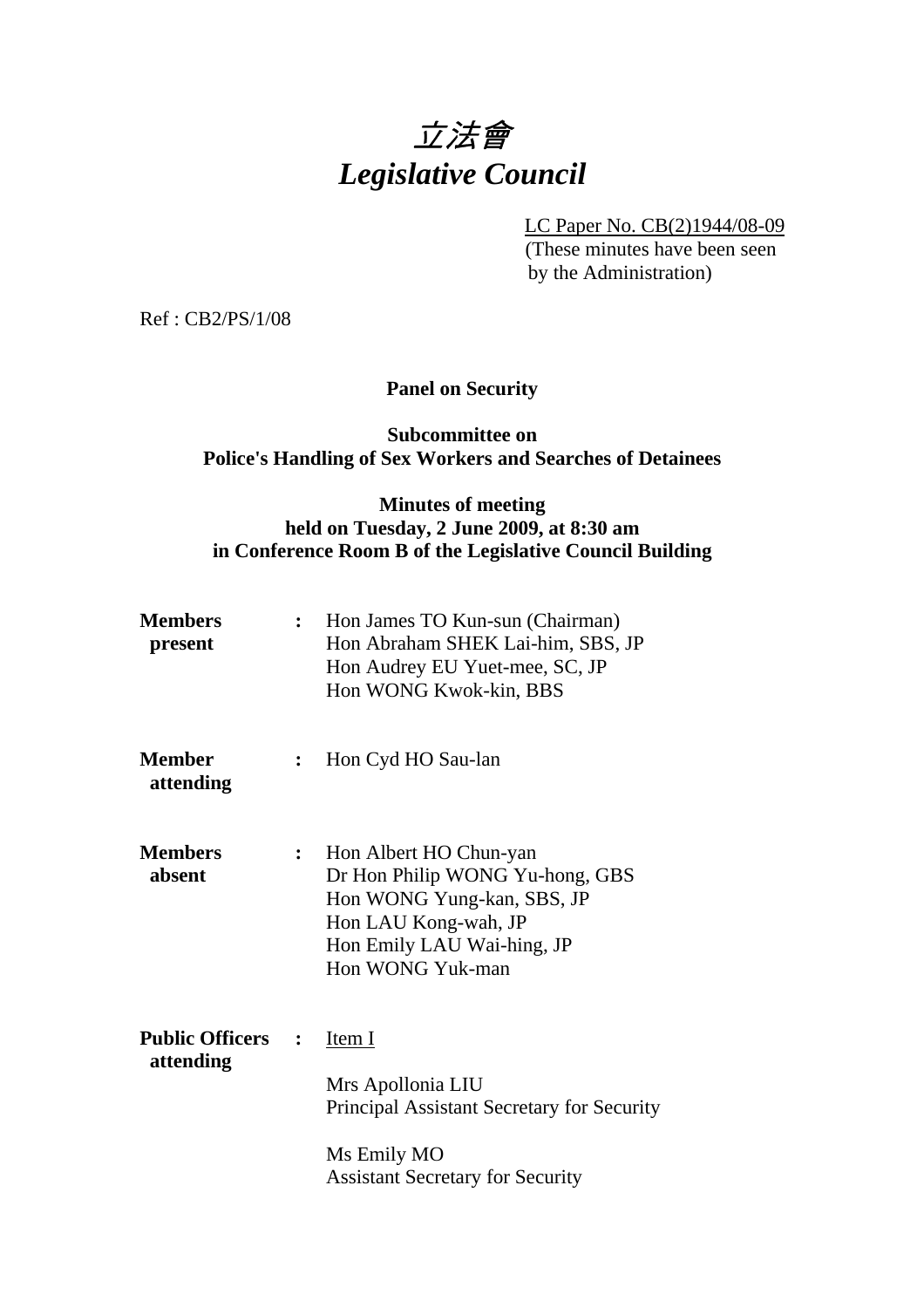|                               |                  | Mr Austin KERRIGAN<br><b>Assistant Commissioner of Police (Support)</b>             |
|-------------------------------|------------------|-------------------------------------------------------------------------------------|
|                               |                  | Mr NG Sai-kuen<br>Chief Superintendent of Police (Crime HQ) (Crime Wing)            |
|                               |                  | Mr Matthew Darron LINDSAY<br>Superintendent of Police (General) (Support Branch)    |
|                               |                  | Mr Eddy SIT<br><b>Chief Inspector Custody Management and Detention</b><br>(Support) |
|                               |                  | Mr Eddy TONG<br>Chief Inspector, Crime HQ(1) (HQ Group) (Crime Wing)                |
| <b>Clerk</b> in<br>attendance | $\ddot{\cdot}$   | Mr Raymond LAM<br>Chief Council Secretary (2) 1                                     |
| <b>Staff</b> in<br>attendance | $\ddot{\bullet}$ | Mr LEE Yu-sung<br>Senior Assistant Legal Adviser 1                                  |
|                               |                  | Miss Josephine SO<br>Senior Council Secretary (2) 1                                 |
|                               |                  |                                                                                     |
|                               |                  |                                                                                     |

### **I. Meeting with the Administration**

1. The Subcommittee deliberated (index of proceedings attached at **Annex**).

- 2. The Subcommittee requested the Administration to
	- (a) provide the Subcommittee with the most updated version of the custody search form (Pol. 1123), Police General Order 49-04 and Force Procedures Manual 49-04;
	- (b) confirm whether the Police had, in conducting the internal review on the handling of searches conducted on the arrestees involved in the Lee Tung Street incident, made any attempt to contact the arrestees and to collect more information concerning their allegations against the Police;
	- (c) provide further information in respect of the cases involving ten sex workers referred to in paragraph 6 of LC Paper No.  $CB(2)1630/08-09(01)$  as to how many of the premises in question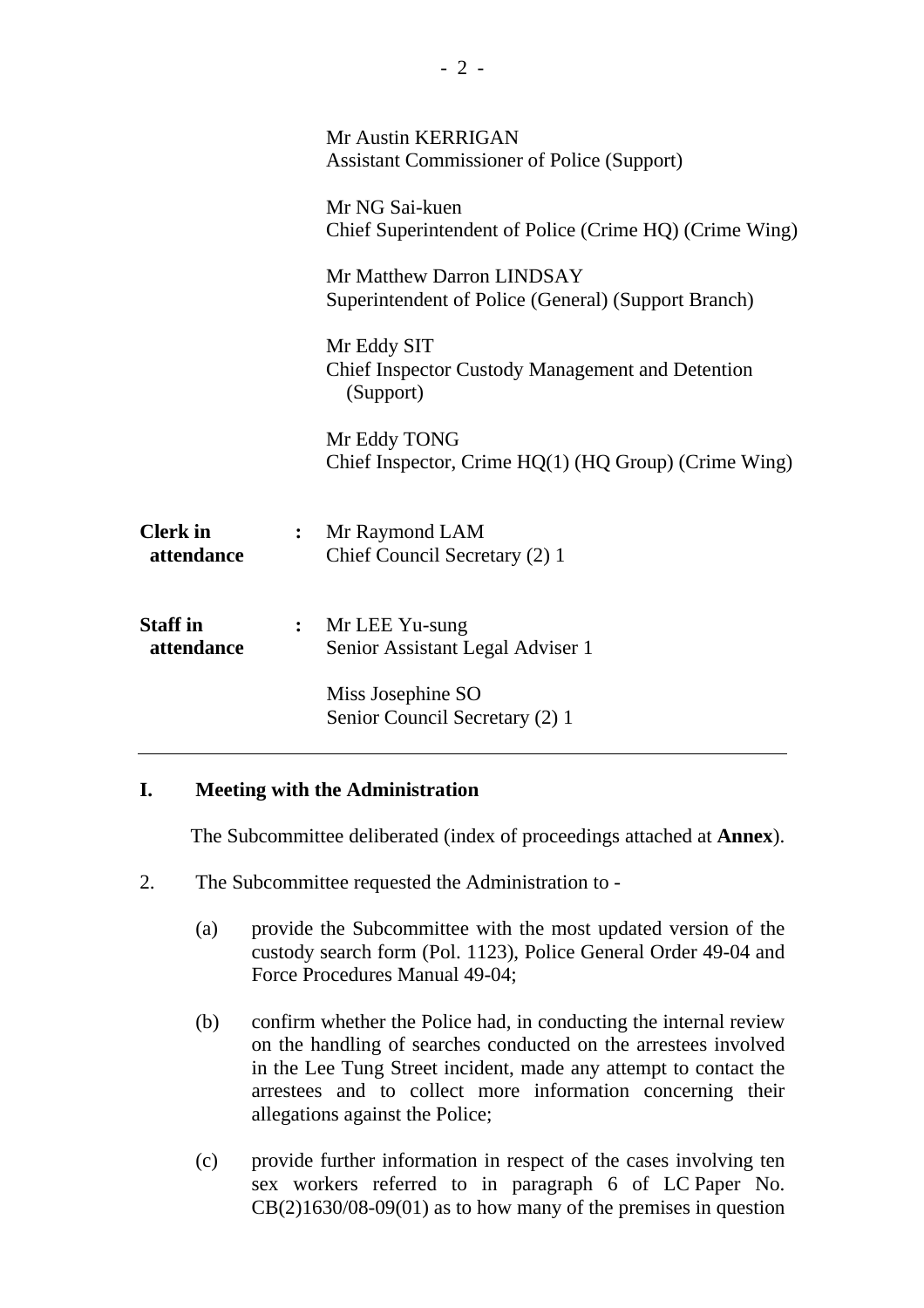were previously known to be "one sex worker apartments" but found to have two or more sex workers working on the same premises during the enforcement actions taken by the Police;

- (d) investigate into the complaint cases as referred to in the submission from Zi Teng (LC Paper No. CB(2)1631/08-09(01)), and report the follow-up actions taken by the Administration to the Subcommittee; and
- (e) consider providing, on a restricted basis if necessary, the report on the internal review conducted by the Police regarding the Lee Tung Street incident.

### **II. Date of next meeting**

3. The Chairman reminded members that the next meeting would be held on 24 June 2009 from 8:30 am to 10:30 am.

4. The meeting ended at 9:55 am.

Council Business Division 2 Legislative Council Secretariat 18 June 2009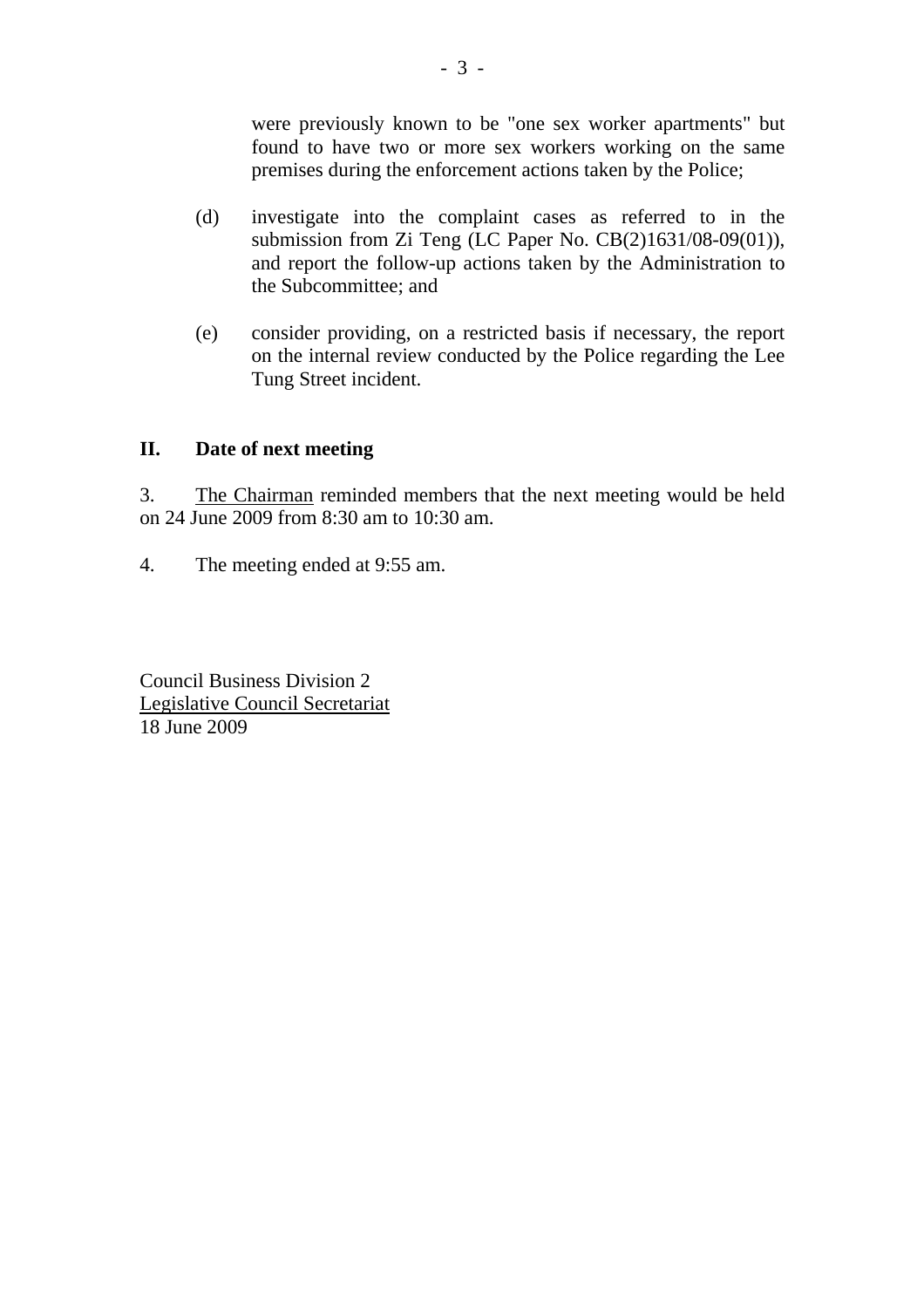## **Proceedings of meeting of the Subcommittee on Police's Handling of Sex Workers and Searches of Detainees on Tuesday, 2 June 2009, at 8:30 am in Conference Room B of the Legislative Council Building**

| <b>Time Marker</b>   | Speaker(s)                         | Subject(s)                                                                                                                                                                                                                                                                                                                                                                                                                                                                                             | <b>Action</b><br><b>Required</b>                                                                       |
|----------------------|------------------------------------|--------------------------------------------------------------------------------------------------------------------------------------------------------------------------------------------------------------------------------------------------------------------------------------------------------------------------------------------------------------------------------------------------------------------------------------------------------------------------------------------------------|--------------------------------------------------------------------------------------------------------|
| $000000 -$<br>000621 | Chairman                           | Opening remarks                                                                                                                                                                                                                                                                                                                                                                                                                                                                                        |                                                                                                        |
| $000622 -$<br>001659 | Admin                              | Briefing on the Administration's paper<br>entitled "Report on Stage Two of the<br>Review on the Police's Practices regarding<br>the Search of Detainees" (LC Paper No.<br>$CB(2)1706/08-09(01))$                                                                                                                                                                                                                                                                                                       |                                                                                                        |
|                      |                                    | Implementation of improvement measures<br>as suggested by the Subcommittee on<br>Police's Handling of Searches of Detainees<br>and additional improvement measures<br>(paragraphs 5 to 7 of and Annex A to<br>LC Paper No. CB(2)1706/08-09(01))                                                                                                                                                                                                                                                        |                                                                                                        |
|                      |                                    | Further improvement measures under<br>consideration (paragraph 8 of and Annex B<br>to LC Paper No. CB(2)1706/08-09(01))                                                                                                                                                                                                                                                                                                                                                                                |                                                                                                        |
| $001700 -$<br>002535 | Chairman<br>Admin                  | Administration's response to issues raised<br>by members at the Subcommittee meeting<br>on 27 April 2009 (LC Paper No.<br>$CB(2)1630/08-09(01))$                                                                                                                                                                                                                                                                                                                                                       |                                                                                                        |
| $002536 -$<br>004206 | Chairman<br>Hon Audrey EU<br>Admin | Requested that the most updated version of<br>the custody search form (Pol. 1123), Police<br>General Order 49-04 and Force Procedures<br>Manual 49-04 should be provided to the<br>Subcommittee                                                                                                                                                                                                                                                                                                        | <b>Admin to provide</b><br>the requested<br>information<br>(paragraph $2(a)$ of<br>the minutes refers) |
|                      |                                    | Whether the Police had, in conducting the<br>internal review on the handling of searches<br>conducted on the arrestees involved in the<br>Lee Tung Street incident, made any<br>attempt to contact the arrestees and to<br>collect more information concerning their<br>allegations, apart from making reference to<br>statements provided by the officers<br>involved in the handling of searches on<br>these detainees and media reports quoting<br>the allegations made by some of the<br>detainees | <b>Admin to provide</b><br>the requested<br>information<br>(paragraph $2(b)$ of<br>the minutes refers) |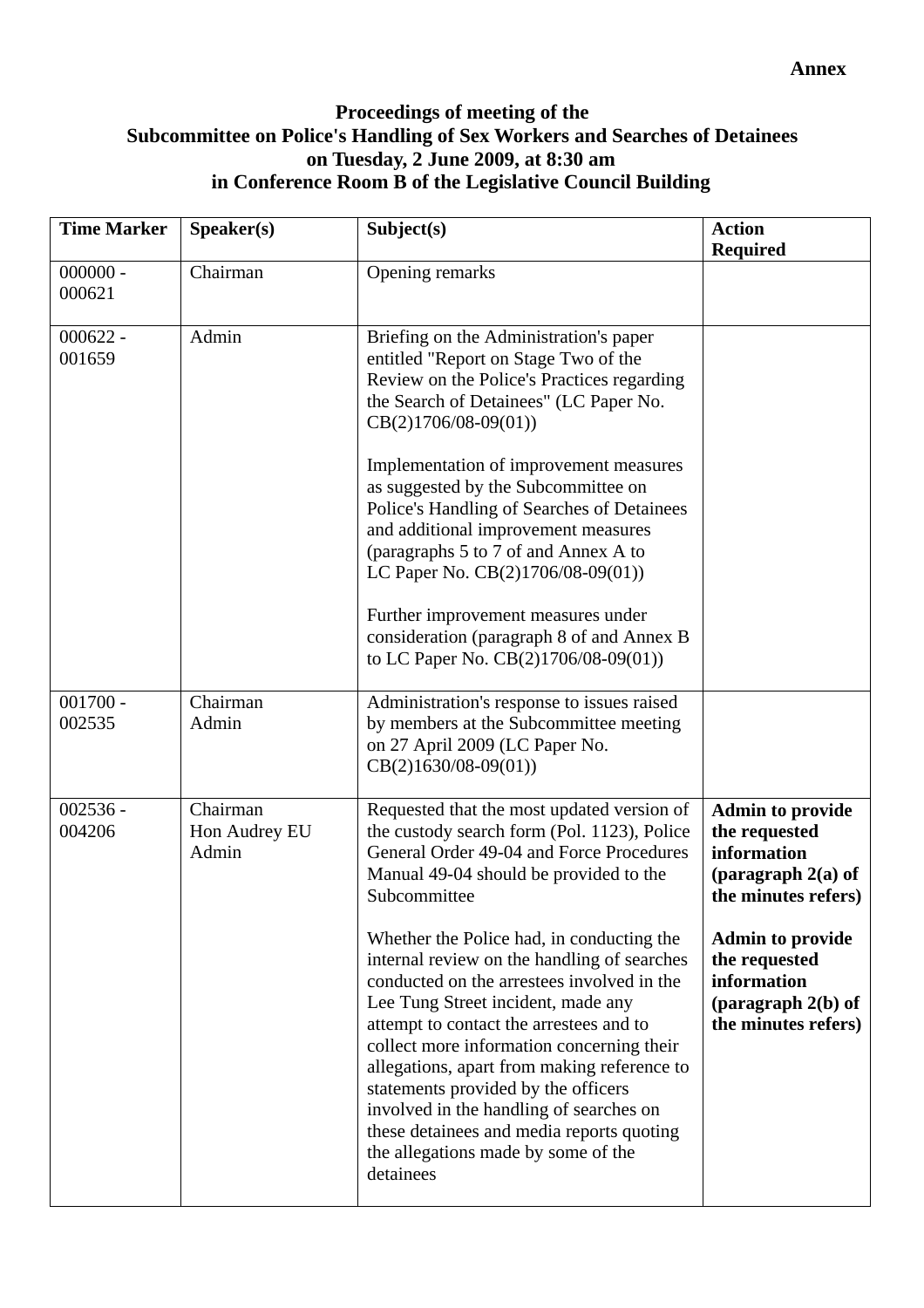| <b>Time Marker</b>   | Speaker(s)                         | Subject(s)                                                                                                                                                                                                                                                                                                                                                                                                                                                                                                                                                                                                    | <b>Action</b><br><b>Required</b>                                                                       |
|----------------------|------------------------------------|---------------------------------------------------------------------------------------------------------------------------------------------------------------------------------------------------------------------------------------------------------------------------------------------------------------------------------------------------------------------------------------------------------------------------------------------------------------------------------------------------------------------------------------------------------------------------------------------------------------|--------------------------------------------------------------------------------------------------------|
|                      |                                    | Supplementary information on the<br>complaint case cited by Hon Albert CHAN<br>where officers in the Tin Shui Wai Police<br>Station were alleged to have conducted<br>unreasonable and unnecessary searches<br>involving complete removal of clothing on<br>a woman who was arrested for wounding<br>others; the woman was arrested on 23 May<br>2008 before the implementation of the new<br>arrangements for the handling of searches<br>of detainees on 1 July 2008; the searches<br>conducted on her were carried out to<br>ensure that the Police could fulfill the duty<br>of care towards the detainee |                                                                                                        |
|                      |                                    | Advised that a new arrangement removing<br>the mandatory requirement for conducting<br>repeated custody searches on detainees<br>upon temporary removal from the<br>temporary holding area or police cell was<br>implemented from 19 April 2009 onwards<br>(paragraph 5 of LC Paper No.<br>$CB(2)1706/08-09(01))$                                                                                                                                                                                                                                                                                             |                                                                                                        |
| $004207 -$<br>010315 | Hon Audrey EU<br>Chairman<br>Admin | Further details on cases recorded in 2008<br>which involved the provision of sex service<br>by two sex workers in one apartment                                                                                                                                                                                                                                                                                                                                                                                                                                                                               |                                                                                                        |
|                      |                                    | Regarding the cases involving ten sex<br>workers referred to in paragraph 6 of<br>LC Paper No. CB(2)1630/08-09(01)),<br>sought information on how many of the<br>premises in question were previously<br>known to be "one sex worker apartments"<br>but found to have two or more sex workers<br>working on the same premises during the<br>enforcement actions taken by the Police<br>Reiterated that enforcement actions against<br>one sex worker apartments would only be                                                                                                                                 | <b>Admin to provide</b><br>the requested<br>information<br>(paragraph $2(c)$ of<br>the minutes refers) |
|                      |                                    | taken when there were reports or<br>information indicating the occurrence of<br>crime on these premises<br>Possibility of sex workers working in one<br>sex worker apartments being induced by<br>officers undertaking undercover operations<br>to commit the offence of "provision of sex<br>service by two sex workers in one<br>apartment"; whether the Police's internal                                                                                                                                                                                                                                  |                                                                                                        |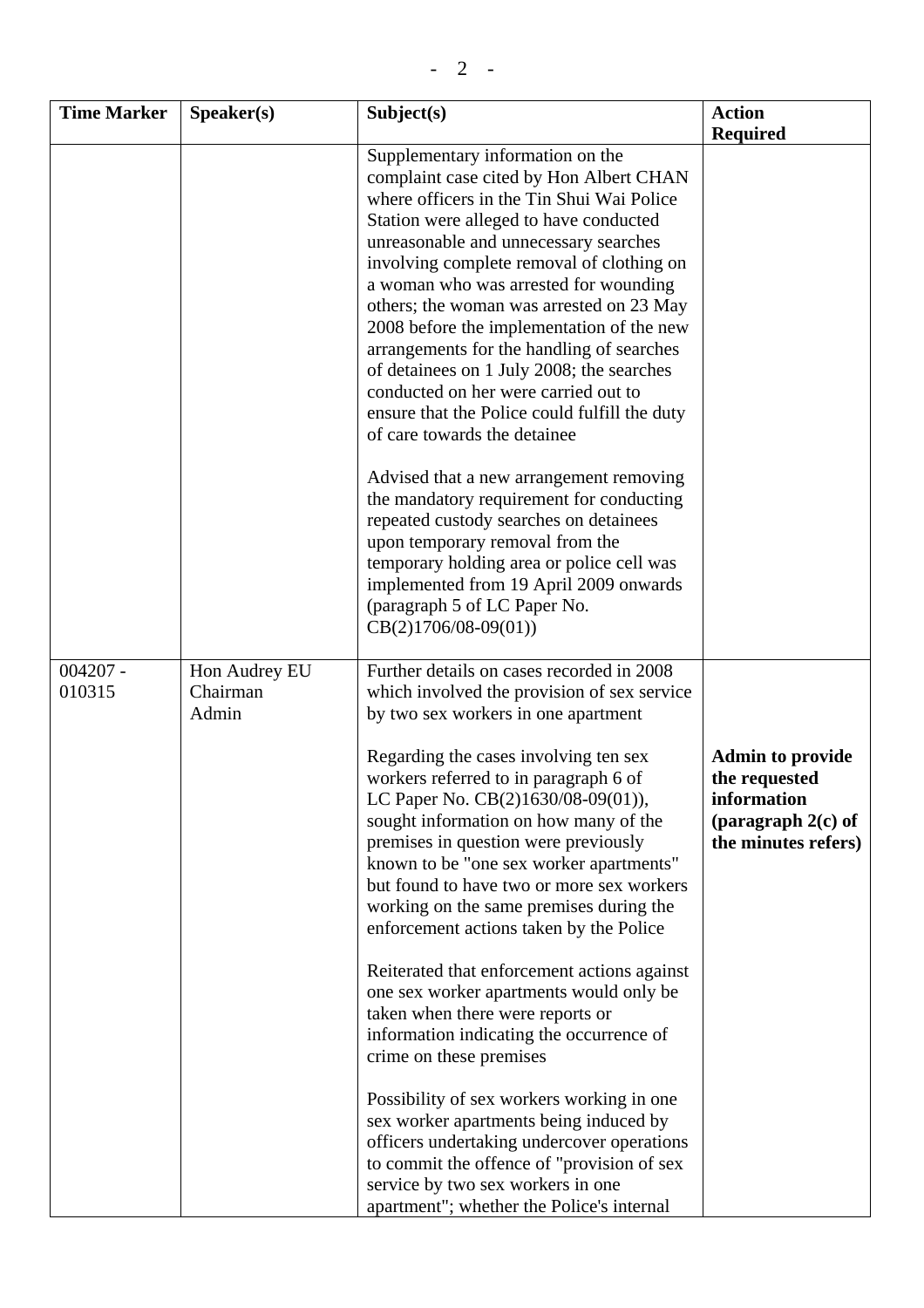| <b>Time Marker</b>   | Speaker(s)                      | Subject(s)                                                                                                                                                                                                                                                                                                                                                                                                  | <b>Action</b><br><b>Required</b> |
|----------------------|---------------------------------|-------------------------------------------------------------------------------------------------------------------------------------------------------------------------------------------------------------------------------------------------------------------------------------------------------------------------------------------------------------------------------------------------------------|----------------------------------|
|                      |                                 | guidelines governing anti-vice operations<br>prohibited Police officers undertaking<br>undercover operations from enticing sex<br>workers to commit such an offence                                                                                                                                                                                                                                         |                                  |
| $010316 -$<br>011435 | Hon Cyd HO<br>Admin<br>Chairman | Considered that the Police's internal<br>guidelines governing anti-vice operations<br>should be amended to prohibit Police<br>officers undertaking undercover operations<br>from enticing sex workers to commit<br>crime, including the provision of sex<br>service by two sex workers in one<br>apartment<br>Suggested that the Police should consider                                                     |                                  |
|                      |                                 | establishing a complaint mechanism<br>independent of the Complaints Against<br>Police Office for sex workers to seek<br>redress against Police officers                                                                                                                                                                                                                                                     |                                  |
|                      |                                 | Considered that the existing police<br>complaint system should be enhanced, so as<br>to ensure the confidentiality of complaints<br>from sex workers and to prevent possible<br>tipping off of officers who were the subject<br>of complaints; suggested that the Police<br>should consider setting up a hotline or<br>appointing a senior ranking Police officer to<br>receive complaints from sex workers |                                  |
|                      |                                 | Difficulties faced by the Police in following<br>up anonymous complaints against Police<br>officers undertaking undercover operations;<br>investigation could only be carried out if the<br>persons who felt aggrieved were willing to<br>provide information                                                                                                                                               |                                  |
|                      |                                 | Objectives and frequency of visits by Police<br>officers to one sex worker apartments<br>(paragraphs 8 & 9 of LC Paper No.<br>$CB(2)1630/08-09(01))$                                                                                                                                                                                                                                                        |                                  |
| $011436 -$<br>012125 | Hon Cyd HO<br>Admin<br>Chairman | Submission from Zi Teng dated 19 May<br>2009 (LC Paper No. CB(2)1630/08-09(02))<br>Considered that the Police should give<br>greater assurance to sex workers that their<br>complaints, if lodged, would be kept in<br>confidence and handled by a designated                                                                                                                                               |                                  |